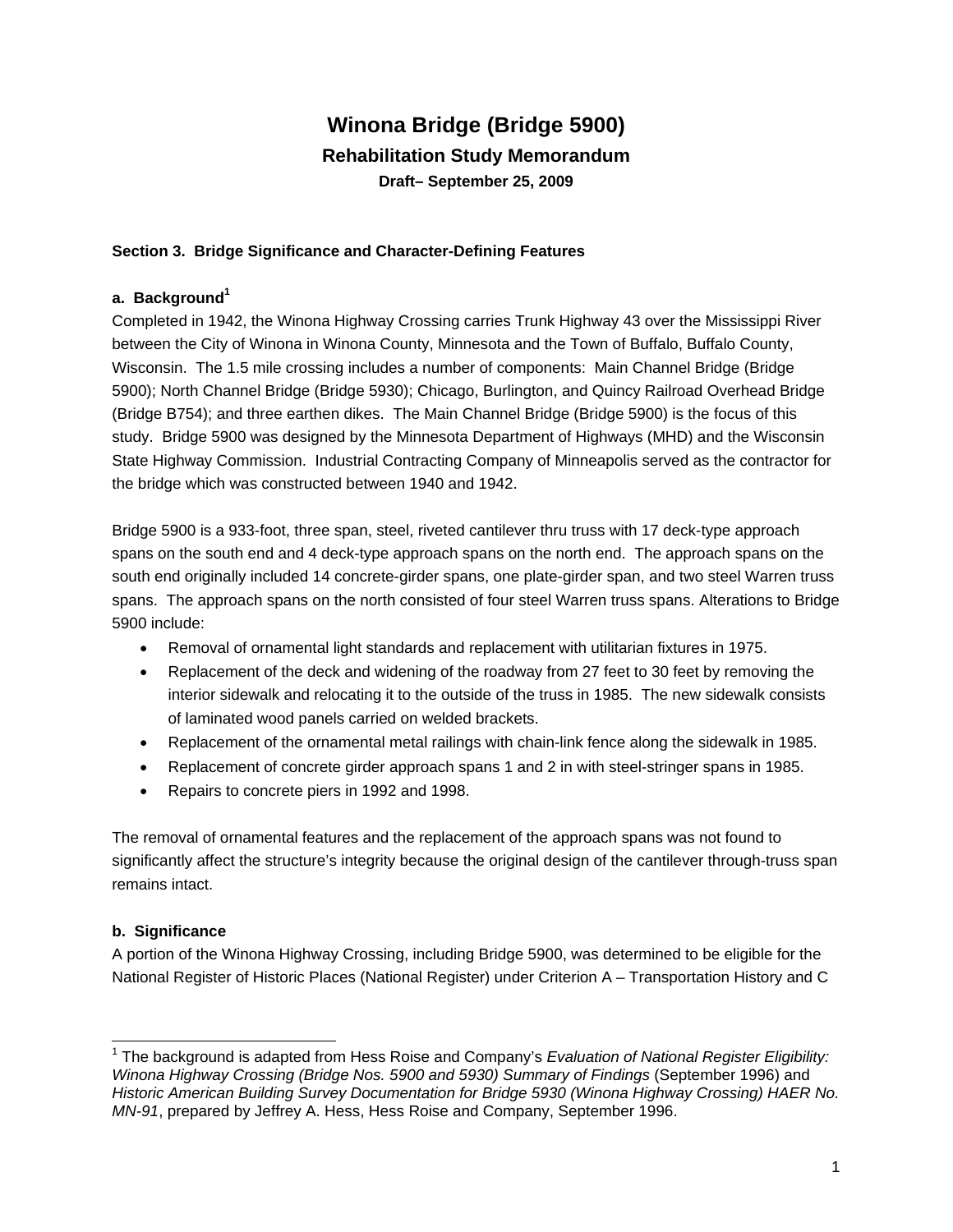– Bridge Design and Engineering.<sup>2</sup> The eligible portion extends for 7,335 feet and includes the Main Channel Bridge (Bridge 5900), the North Channel Bridge (Bridge 5930), the earthen dike that links the two channel bridges, and the earthen dike that links the North Channel Bridge to the overhead railroad grade-separation bridge (Bridge B754) to the north. The overhead railroad grade separation bridge and the earthen dike north of the railroad grade-separation bridge have lost integrity and do not contribute to the crossing's eligibility.

As outlined in the *Evaluation of National Register Eligibility: Winona Highway Crossing (Bridge Nos. 5900 and 5930)*, the Winona Highway Crossing is eligible under Criterion A in the area of transportation history for the role it played as a main arterial route over a major river crossing. In addition, the crossing was vital to the economic life of Winona and the movement of defense materials during World War II.<sup>3</sup> The Winona Highway Crossing is eligible under Criterion C in the area of engineering for its contribution to design and construction in Minnesota. The project was the largest single undertaking by MHD and was important for the design of both Bridge 5900 and 5930. Bridge 5900 is significant as the state's only surviving example of a cantilever thru-truss dating from before 1946. The cantilever design, used for long spans over navigable water, requires significant engineering.<sup>4</sup>

The period of significance for the Winona Highway Crossing was defined to be 1942 to 1946. The beginning date corresponds to the structure's completion and the ending date was assigned in 1996 as the 50-year cutoff for National Register evaluation. Due to the continued significance under Criterion A, it is recommended that the ending date for the period of significance be extended to 1950, the current 50 year cutoff date.

#### **c. Character-Defining Features**

Character-defining features are prominent or distinctive aspects, qualities, or characteristics of a historic property that contribute significantly to its physical character. Such features may include materials, engineering design, and structural and decorative details. From a preservation perspective, characterdefining-features are the most important components of the bridge to consider during rehabilitation activities. While the historic fabric, including all historic period materials and physical features, of a bridge should be considered for preservation, character-defining features have the highest priority in preservation planning. The rehabilitation of the bridge, including character-defining features and historic fabric, should be in compliance with the Secretary of the Interior's *Standards for the Treatment of Historic Properties*. The character-defining-features of Bridge 5900 are:

Feature 1. Steel, riveted, cantilever through-truss, design and construction (spans 18-19-20). Special consideration was given to the overall appearance of the main spans, which were adapted from a similar bridge erected at LaCrosse, Wisconsin. This feature includes the overall cantilever through-truss

\_\_\_\_\_\_\_\_\_\_\_\_\_\_\_\_\_\_\_\_\_\_\_\_\_\_\_\_\_\_\_\_\_\_\_\_<br><sup>2</sup> The Winona Highway Crossing was recommended eligible for the National Register in a September\_ 1996 report by Hess Roise and Company. No official eligibility concurrence date was identified. However, correspondence by the SHPO in 1998 acknowledged that Bridge 5900 met the criteria of the National Register.

<sup>3</sup> Hess Roise and Company, *Evaluation of National Register Eligibility: Winona Highway Crossing (Bridge Nos. 5900 and 5930) Summary of Findings* (September 1996), 11.<br><sup>4</sup> Hess Roise and Company, 12.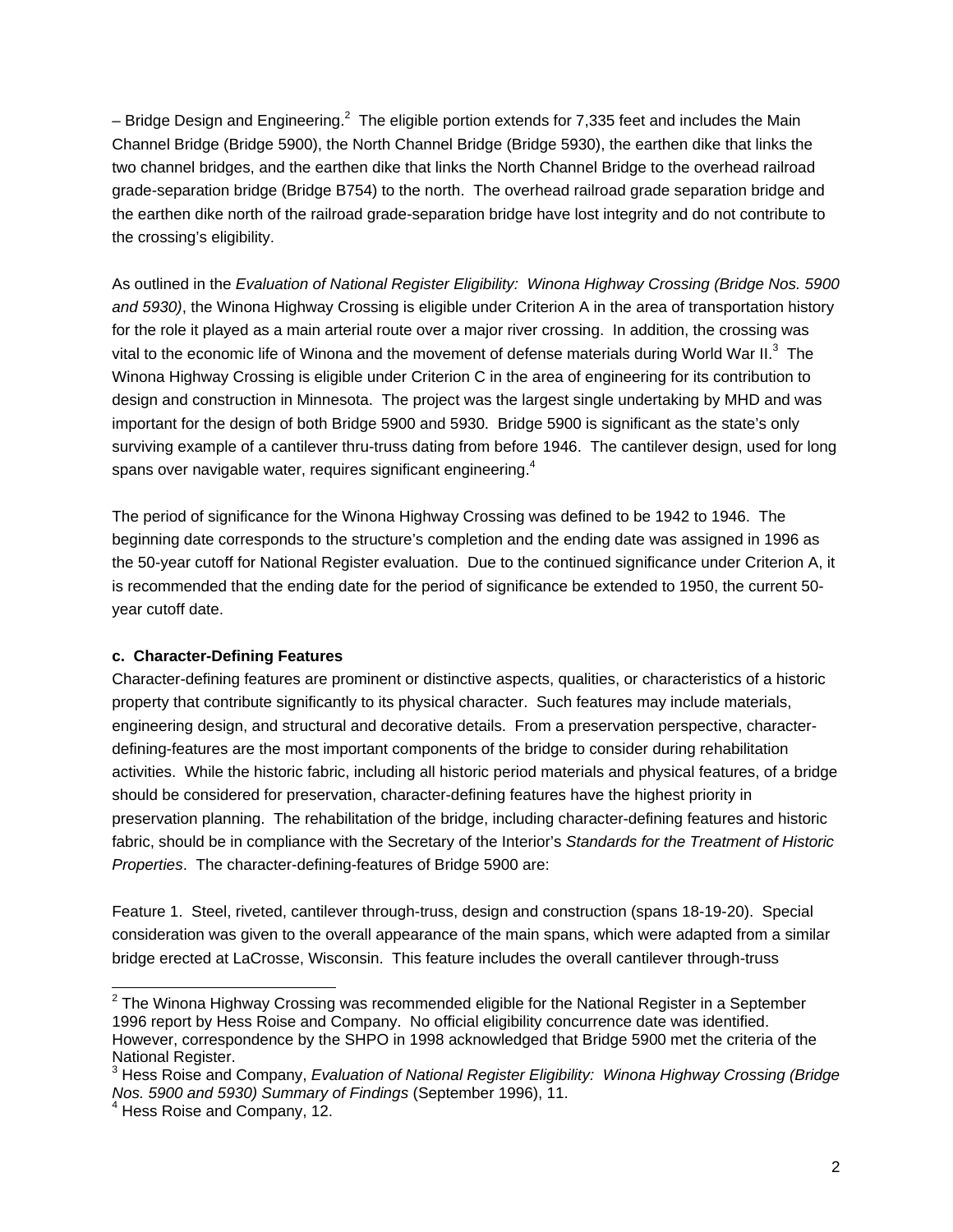engineering design with the pin-connected suspended span; the rolled and built-up members; the extensive use of rivets throughout, for both member fabrication and for connections of members; and the use of a then-new design for the top chord consisting of a bottom plate with oval holes instead of the conventional lacing. This feature does not include the deck and floor system.

Feature 2. Deck-truss design and construction for approach spans 16-17, 21-22-23-24. The use of deck trusses for bridges was rare in Minnesota. The use of deck-truss approach spans provides continuity of steel design and construction with the adjacent main spans.

Feature 3. Architectural stylistic elements used in design of concrete bridge piers for the cantilever spans and the deck-truss approach spans (piers 15 through 23). The pier columns feature an integrated design of Moderne stylistic elements that blend with the carefully designed form of the cantilever truss above. Pier details include columns that are slightly battered on the outside only, and raised outside panels with pointed tops that reflect the angled bottom of the pier caps.

Additional notable features of the historic fabric include:

- The plate-girder approach span (span 15) adjacent to the southernmost deck-truss approach span. This is the only plate-girder span in the bridge and is comprised of three girder lines placed asymmetrically to accommodate the original deck configuration of a single sidewalk on the east side.
- Stonework at north end of the bridge. This includes original flagstone steps just north of the north abutment that provide access from the east side of the roadway to the bottom of the earthen dike, and the stone slope protection adjacent to the north abutment and beneath the north approach span. The slope protection is designed to include wide stone gutters on each side.
- Remnants of the original Moderne style ornamental railing. These remnants include a single stepped original concrete endpost at the west side of the north abutment, which contains an original bridge plate, and a segment of concrete endpost at the northwest corner of the south filled approach ramp.

## **d. Secretary of the Interior's Standards for Rehabilitation as related to the bridge**

Bridge 5900 may be rehabilitated applying federal funds, in part. Because the bridge is eligible for the National Register and federal funding applies, this project is required to comply with Section 106 regulations implementing the National Historic Preservation Act. Therefore, rehabilitation plans should follow the Secretary of the Interior's *Standards for the Treatment of Historic Properties* (Standards) and comply with the National Park Service's (NPS) *Preservation Brief 15, Preservation of Historic Concrete*.

Within the Standards, the treatment approach of Rehabilitation would apply. The Standards for Rehabilitation recommend the repair or replacement of historic materials while preserving features that convey historical or architectural importance. See Appendix A for the Secretary of the Interior's *Standards for Treatment of Historic Properties, as Adapted for Historic Bridges*.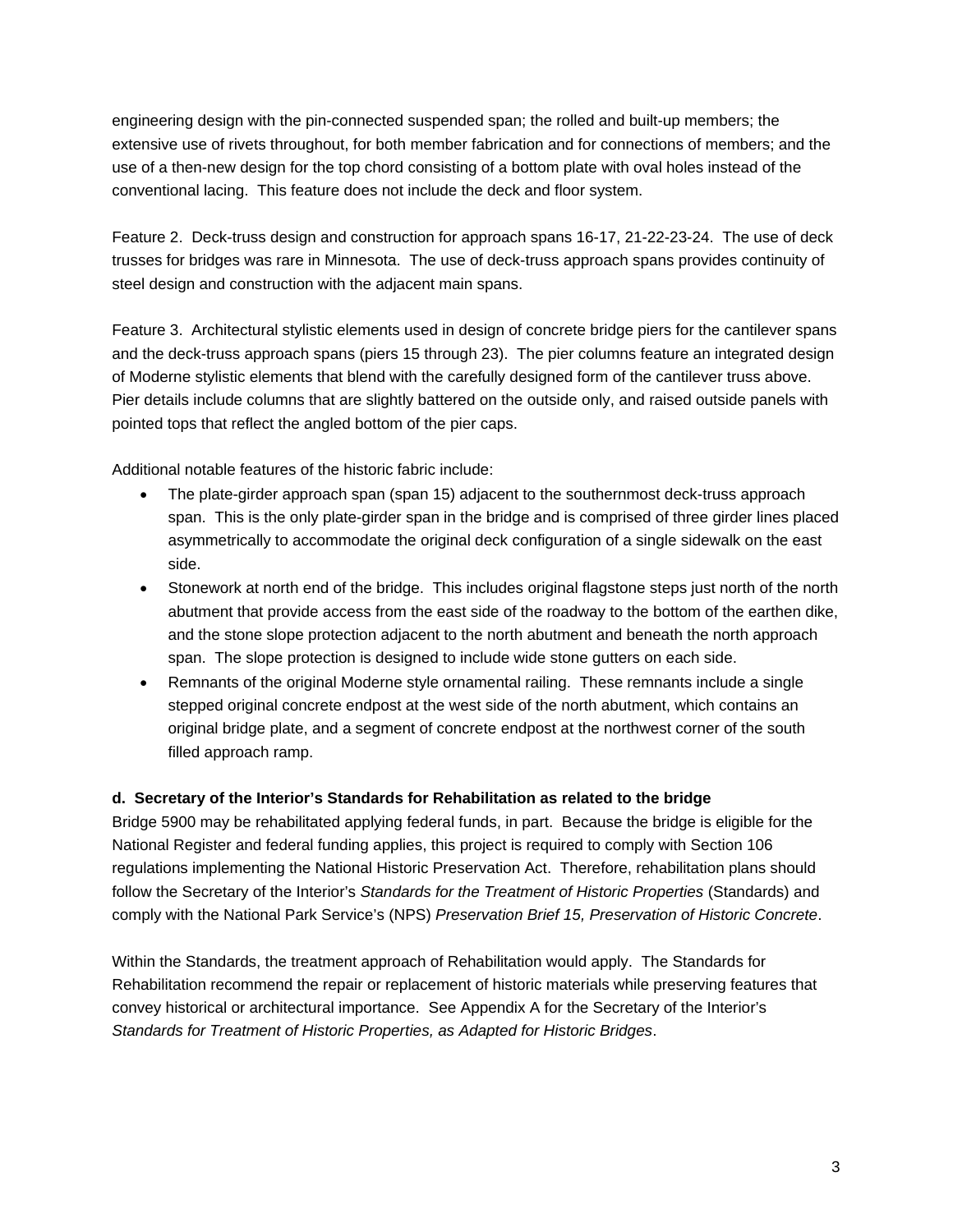The Mn/DOT Cultural Resources Unit (CRU) will review and approve the plans and specifications for compliance with the Standards for Rehabilitation, and then submit them to SHPO for their review and concurrence that they comply with the Standard for Rehabilitation.